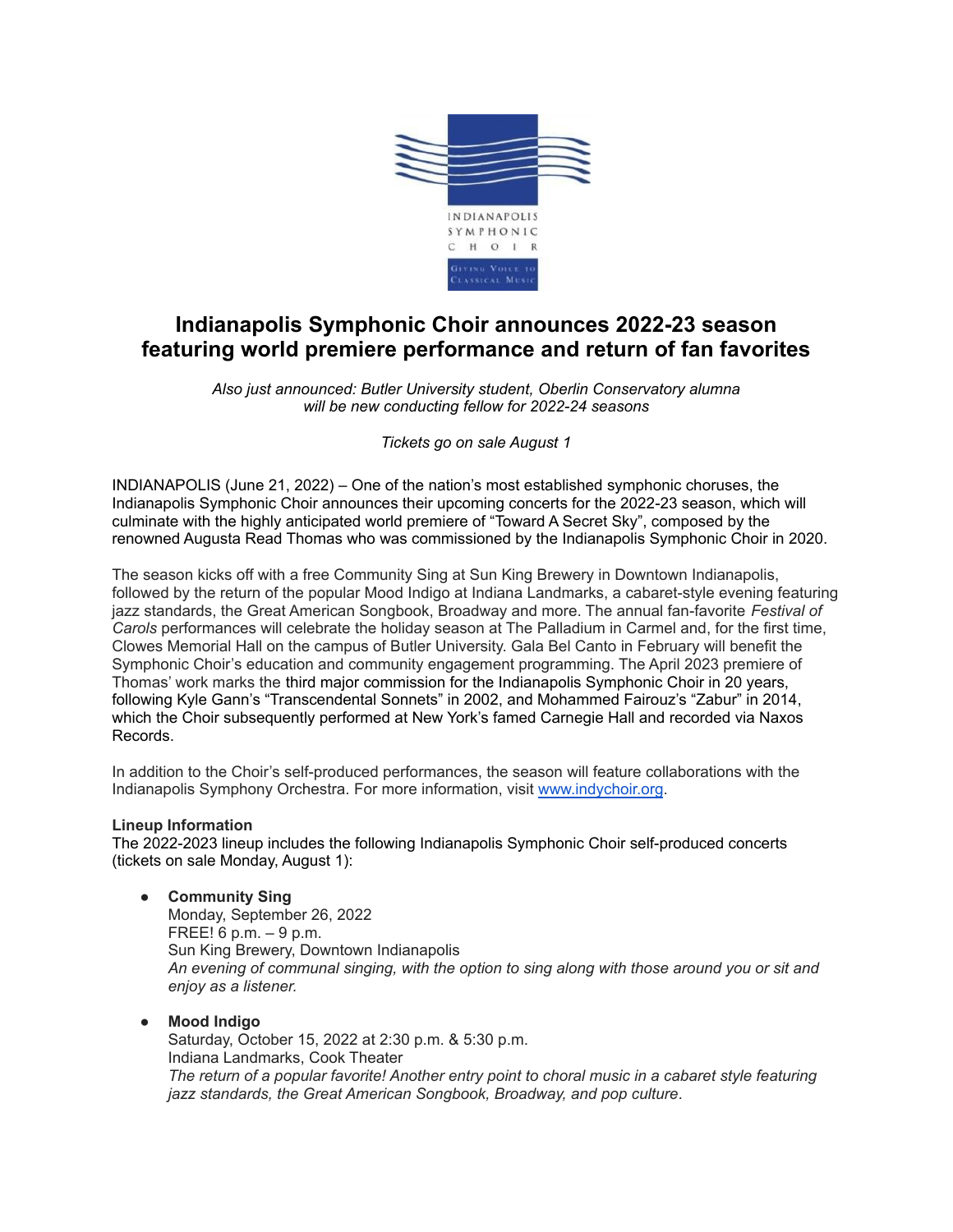#### *●* **Festival of Carols**

Wednesday, December 14, 2022 - Clowes Memorial Hall Friday, December 16 - Sunday, December 18, 2022 - The Palladium, Carmel *A family tradition filled with a variety of holiday favorites performed by the Choir and other guest artists, featuring baritone Michael Preacely and the Indianapolis Chamber Orchestra, Spotlight Choirs from Franklin Community High School and North Central High School, and of course Santa! Festival of Carols will continue to offer performances with sign language interpretation (ASL).*

## *●* **Gala Bel Canto**

Saturday, February 25, 2023 at 6 p.m. Biltwell Event Center *Join the Indianapolis Symphonic Choir for its annual fundraising event benefiting education and community engagement programming. Includes complimentary valet, cocktails, silent auction, performance by the Indianapolis Symphonic Choir, seated plated dinner, and dancing.*

## ● **In-CHOIR-ing Minds**

Date TBA

*A FREE educational event, In-Choir-Ing Minds is an innovative initiative that the Indianapolis Symphonic Choir developed in an effort to make music feel more accessible to younger audience members and those members who haven't had the privilege of music education.*

## ● **Sacred Masterworks: Toward a Secret Sky**

*featuring soprano Christina Pier and the Indianapolis Symphony Orchestra* Friday, April 28 & Saturday, April 29, 2023

Hilbert Circle Theatre

*The world premiere of "Toward A Secret Sky" by Augusta Read Thomas with text by the 13th-century Persian poet Rumi will be paired with Francis Poulenc's "Gloria". This new choral-orchestral masterwork was commissioned by the Indianapolis Symphonic Choir in 2020 as part of the organization's mission to create and perform new choral masterworks. "Toward a Secret Sky" is made possible with generous support from the Lilly Endowment and the Allen Whitehill Clowes Charitable Foundation.*

The season will also include the following collaborations with the Indianapolis Symphony Orchestra:

- **George Frideric Handel's** *Messiah* Friday, December 23, 2022 at 7:30 p.m. The Palladium, Carmel
- **Mendelssohn's Midsummer Night's Dream** June 16 & 17, 2023 Hilbert Circle Theatre, Indianapolis
- **Symphony on the Prairie: ISO Classical Favorites** June 23-24, 2023 Conner Prairie

#### **Butler University student, Oberlin Conservatory alumna announced as new conducting fellow**

The Indianapolis Symphonic Choir announces Kiki Porter as its newest conducting fellow for the 2022-24 academic years. Porter is an incoming master's student in choral conducting at Butler University, and recent graduate of Oberlin Conservatory with a Bachelor of Music degree in Vocal Performance. She was introduced to musicianship early in life as a member of the Metropolitan Opera Children's Chorus, where she sang in more than 250 performances in 16 different operas over seven years. Porter is Choir Director at Oberlin's First United Methodist Church. She also conducted spiritual and classical pieces with Oberlin College Choir and Chamber Singers and served as assistant director in Oberlin Opera Theater's production of Handel's Acis and Galatea. During the COVID-19 lockdowns, she virtually conducted and